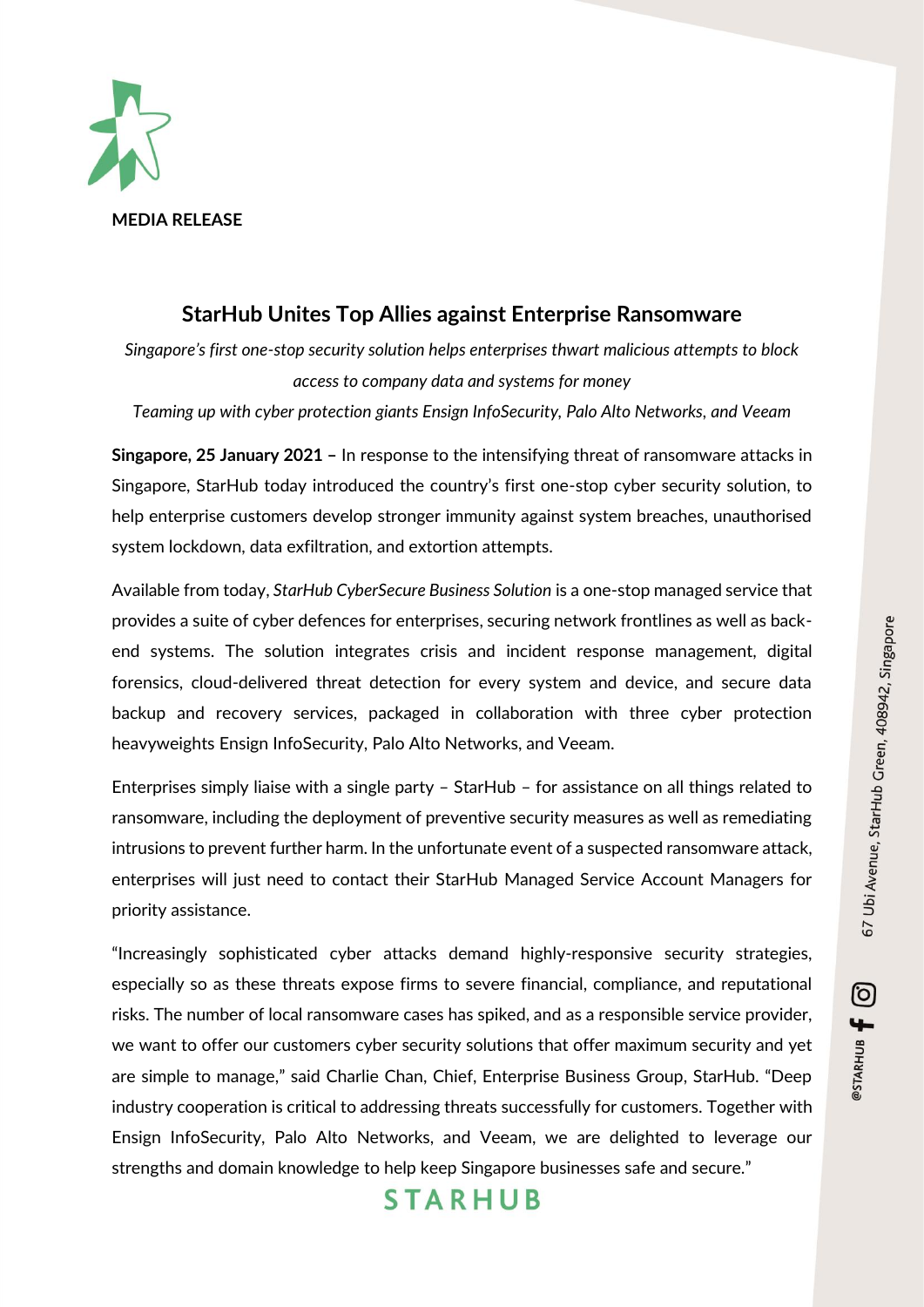

*StarHub CyberSecure Business Solution* offers customers three main features:

#### *Fortifying entry points for quicker threat detection*

In today's remote work era, the new first line of defence for enterprises is where the internet meets their employee devices, such as laptops and tablets, as well as point-of-sales equipment, are. Traditional firewalls alone, sited deep within central data centres, are not as effective in combating the expanded threat area.

Combined with cloud-delivered security platform Prisma Access from Palo Alto Networks, StarHub's solution enables enterprises to establish advanced security defences into every device, regardless of where employees are or what internet connectivity they are on. Users are authenticated, data traffic is inspected, and threats are neutralised at the edge of the enterprise network perimeter.

#### *Maintaining backups off-site for maximum business continuity*

The next vital ransomware protection advantage for enterprises is to have up-to-date copies of valuable company data, which are stored securely off-site and ready for retrieval at a moment's notice.

With StarHub's solution, enterprises can set up data sources, frequency of backups, and the retention period. Enterprises can speedily bring systems and applications back online to the last known good configuration, for business operations to continue with minimal disruption even if their data were to be accidentally deleted or held to ransom.

#### *Ensuring ready access to cyber security experts for hands-on assistance*

Time is of the essence when it comes to repelling cyber-attacks and mitigating their impact on organisations. Crown jewels, such as Personally Identifiable Information (PII), intellectual property and trade secrets, are often the targets of financially motivated cyber criminals. StarHub's solution provides enhanced protection for enterprises' endpoints, and monitors them on a 24/7 basis to detect any malicious attack attempts.

In addition, StarHub's solution gives enterprises access to experts with proven track record and deep knowledge in cyber incident response. At the onset of a cyber-attack, 24/7-on-call incident response and forensic specialists will step in to assist organisations in containing and

# **STARHUB**

@STARHUB <del>[</del> 0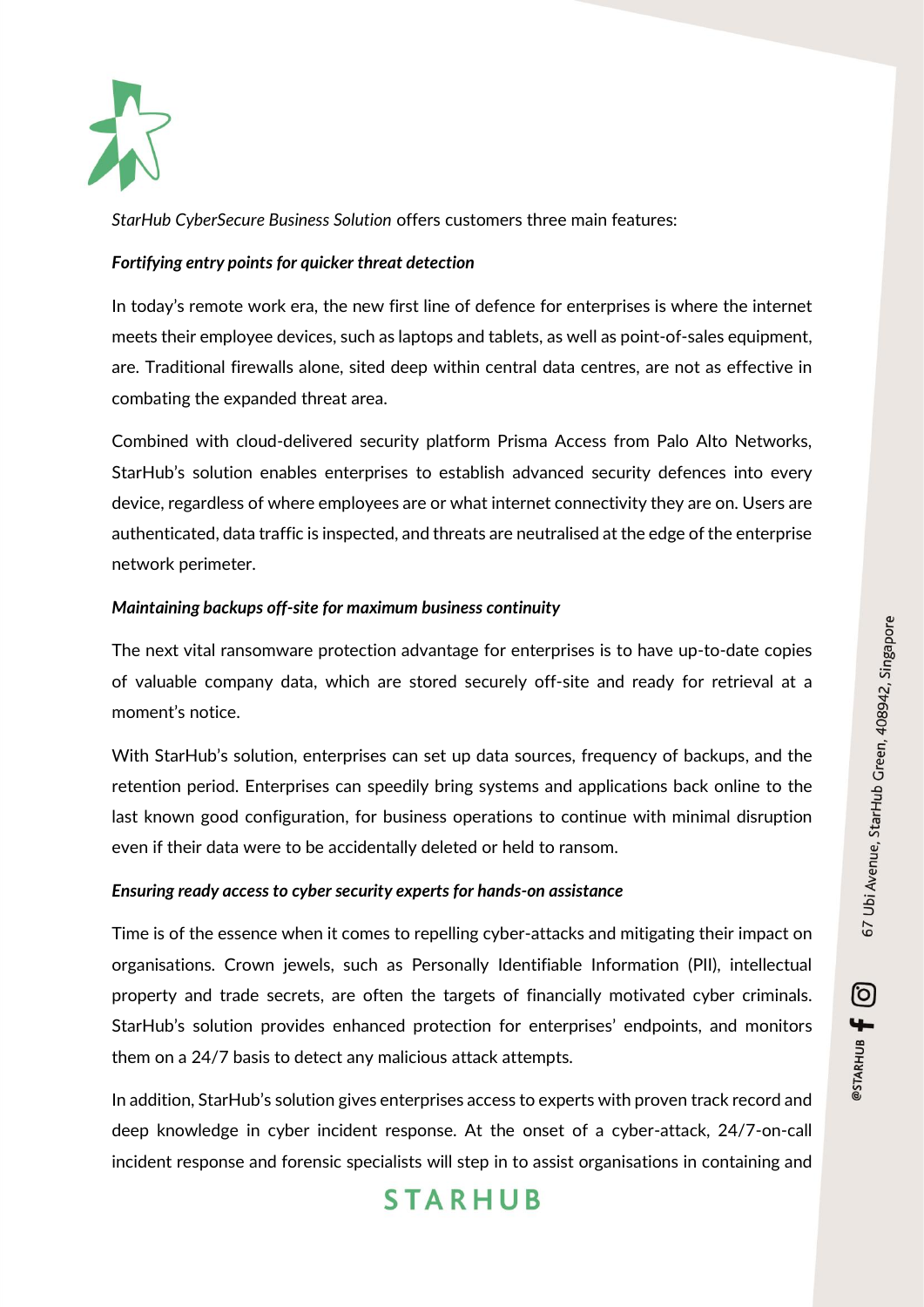

eradicating the threat, assessing the impact, and identifying the root cause of the incident. These specialists will also advise organisations on regulatory matters, assist them on the fastest path to business recovery, and provide post-incident threat monitoring to prevent attack resurgence.

For more information, please visit [www.starhub.com/CyberSecureBiz.](http://www.starhub.com/CyberSecureBiz) Through the same link, enterprises can register for StarHub's upcoming Cyber Security seminar. Happening on 16 February 2022, the event will address the latest cybersecurity trends and best practices for building cyber resiliency and developing a robust and agile cyber threat response strategy.

- End -

@STARHUB <del>[</del> 0

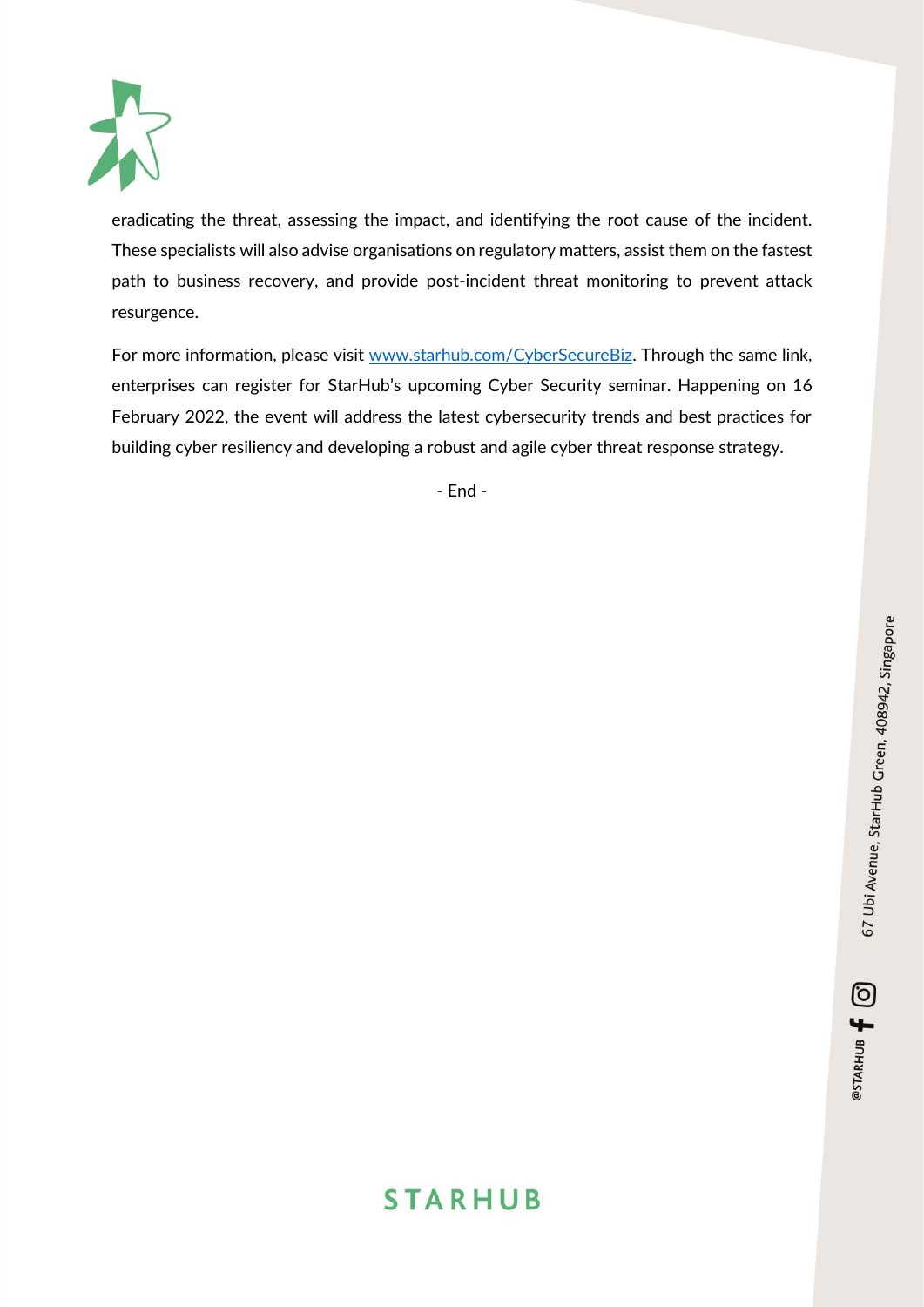@STARHUB <del>[</del> 0



#### **QUOTE SHEET**

"Ransomware attacks are becoming pervasive, sophisticated, and disruptive with the rise of Ransomware-as-a-Service models and double extortion tactics. To prepare and defend against these threats, enterprises will need a multi-layered solution that hardens their endpoint defences while sharpening their response and recovery capabilities."

"The Log4j (or, Log4Shell) critical new vulnerability disclosed recently, illustrates that cyber threats are ever-present and have profound implications on defence. Many organisations would need to help to address these threats holistically. We are excited to have the opportunity to help develop StarHub CyberSecure Business Solution. This aligns with our commitment to helping enterprises secure their digital operations, adhere to data protection regulations, and digitalise with greater confidence."

#### - **Lim Minhan, Head of Cyber Operations, Ensign InfoSecurity**

"We are seeing incredible growth in the number of customers embarking on the Secure Access Service Edge (SASE) transformation journey in the region. With hybrid work is here to stay in Singapore, organisations are in need of a solution that enables them to secure access to all applications used by their employees on their network regardless of location — remote, mobile or from the office. Palo Alto Networks is thrilled to be partnering StarHub to provide Prisma SASE, the massively distributed cloud service that provides complete SASE solutions on the market, making it easy for organisations to scale and secure their hybrid workforce."

#### - **Claribel Chai, country manager of Singapore, Palo Alto Networks**

"Veeam is strongly committed to providing reliable backup, recovery, and data management solutions on-premises and in the cloud. Dedicated to fulfilling our customers' and partners' modern data protection needs, we help build solid, revenue-generating Backup-as-a-Service (BaaS) and Disaster Recovery-as-a-Service (DRaaS) offerings. By delivering comprehensive BaaS and DRaaS solutions, we ensure every piece of data, every workload is safe, secure, and easily recoverable, no matter where they reside. Together with StarHub, we provide the best modern data protection solution that enterprises can leverage for a stronger defence against ransomware attacks.

- **Beni Sia, Vice President of South East Asia and Korea at Veeam Software**

# **STARHUB**